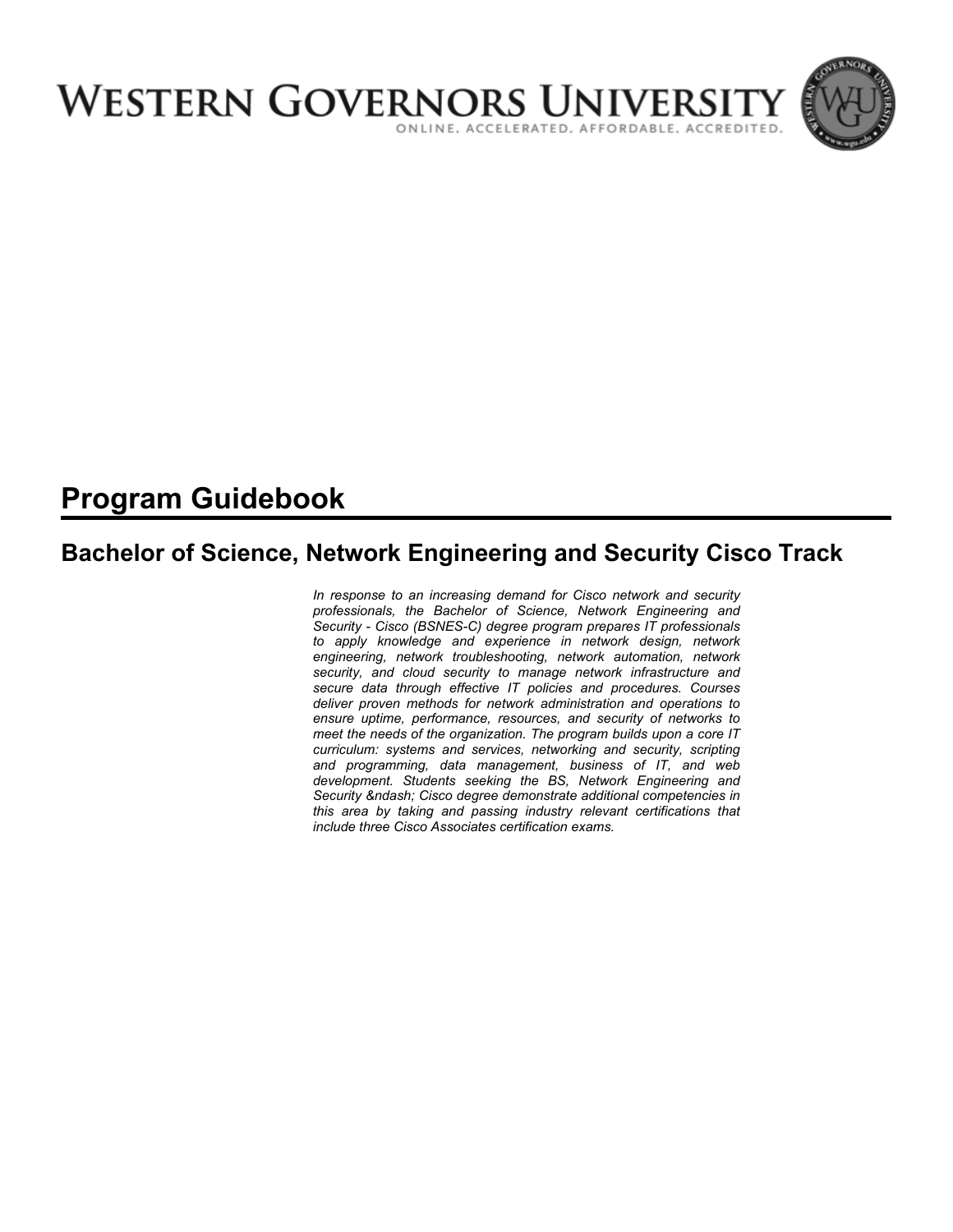## **Understanding the Competency-Based Approach**

Practically speaking, how do competency-based programs like those offered at Western Governors University (WGU) work? Unlike traditional universities, WGU does not award degrees based on completion of a certain number of credit hours or a certain set of required courses. Instead, you will earn your degree by demonstrating your skills, knowledge, and understanding of important concepts.

Progress through a degree program is governed not by the amount of time you spend in class but by your ability to demonstrate mastery of competencies as you complete required courses. Of course, you will need to engage in learning experiences as you review competencies or develop knowledge and skills in areas in which you may be weak. To help you acquire the knowledge and skills you need to complete your courses and program, WGU provides a rich array of learning resources. Your program mentor will work closely with you to help you understand the competencies required for your program and to help you create a schedule for completing your courses. You will also work closely with course instructors as you engage in each of your courses. As subject matter experts, course instructors will guide you through the content you must master to pass the course assessments.

The benefit of this competency-based system is that it enables students who are knowledgeable about a particular subject to make accelerated progress toward completing a degree, even if they lack college experience. You may have gained skills and knowledge of a subject while on the job, accumulated wisdom through years of life experience, or already taken a course on a particular subject. WGU will award your degree based on the skills and knowledge that you possess and can demonstrate—not the number of credits hours on your transcript.

## **Accreditation**

Western Governors University is the only university in the history of American higher education to have earned accreditation from four regional accrediting commissions. WGU's accreditation was awarded by (1) the Northwest Commission on Colleges and Universities, (2) the Higher Learning Commission of the North Central Association of Colleges and Schools, (3) the Accrediting Commission for Community and Junior Colleges of the Western Association of Schools and Colleges, and (4) the Accrediting Commission for Senior Colleges and Universities of the Western Association of Schools and Colleges. The university's accreditation status is now managed by the Northwest Commission on Colleges and Universities (NWCCU), which reaffirmed WGU's accreditation in February 2020. The WGU Teachers College is accredited at the initial-licensure level by the Council for the Accreditation of Educator Preparation (CAEP) and by the Association for Advancing Quality in Educator Preparation (AAQEP). The nursing programs are accredited by the Commission on Collegiate Nursing Education (CCNE). The Health Information Management program is accredited by the Commission on Accreditation for Health Informatics and Information Management Education (CAHIIM). The College of Business programs are accredited by the Accreditation Council for Business Schools and Programs (ACBSP).

### **The Degree Plan**

The focus of your program is your personalized Degree Plan. The Degree Plan is a detailed blueprint of the courses you will need to complete in order to earn your degree. The Degree Plan also lays out the accompanying learning resources and assessments that compose your program. The list of courses in the Degree Plan is often referred to as the standard path. The amount of time it takes to complete your program depends on both the amount of new information you need to learn and the amount of time you plan to devote each week to study. Your program mentor and course instructors will help you assess your strengths and development needs to establish a study plan.

Students vary widely in the specific skills and information they need to learn. For example, some students may be highly knowledgeable in a particular subject matter and would not need to engage in new learning opportunities. Other students may find that portions of the program require them to learn new information and that they need to take an online class or participate in a study module to acquire the knowledge and skills needed to fulfill program competencies in that area. Some individuals may be able to devote as little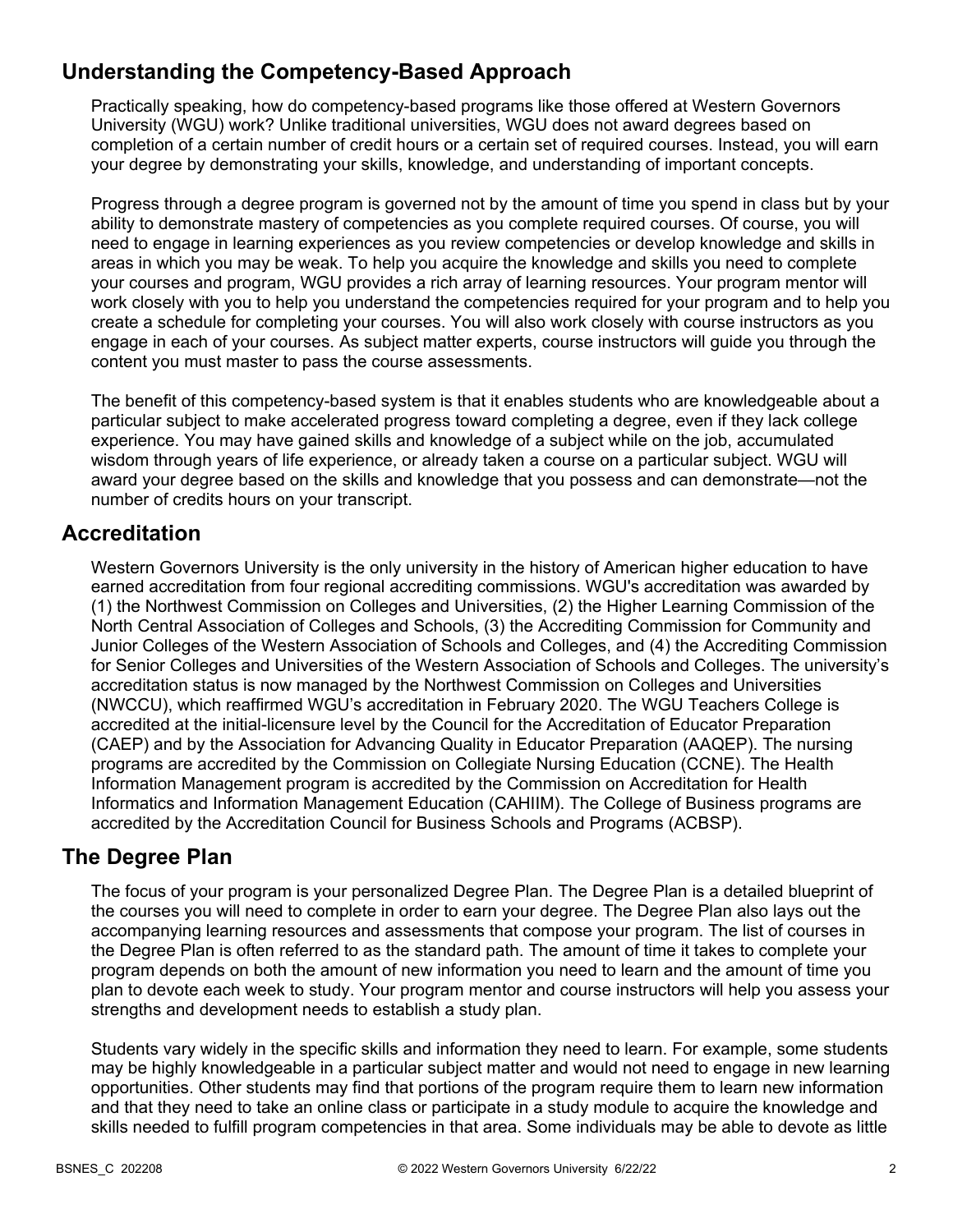as 15–20 hours per week to the program, while others may need to devote more time. For this reason, pre-assessments are there to help your program mentor form a profile of your prior knowledge and create a personalized Degree Plan.

## **How You Will Interact with Faculty**

At WGU, faculty serve in specialized roles, and they will work with you individually to provide the guidance, instruction, and support you will need to succeed and graduate. As a student, it is important for you to take advantage of this support. It is key to your progress and ultimate success.

Upon your enrollment, you will be assigned a program mentor—an expert in your field of study who will provide you with regular program-level guidance and support from the day you start until the day you graduate. Your program mentor will set up regular telephone appointments (weekly at first) with you, which you will be expected to keep. The mentor will review program competencies with you and work with you to develop a plan and schedule for your coursework. Your program mentor will serve as your main point of contact throughout your program—helping you set weekly study goals, recommending specific learning materials, telling you what to expect in courses, and keeping you motivated. In addition to regular calls, your program mentor is available to help you resolve questions and concerns as they arise.

You will also be assigned to a course instructor for each course. Course instructors are doctoral-level subject matter experts who will assist your learning in each individual course. When you begin a new course, your assigned course instructor will actively monitor your progress and will be in touch to offer one-on-one instruction and to provide you with information about webinars, cohort sessions, and other learning opportunities available to help you acquire the competencies you need to master the course. Your course instructor can discuss your learning for the course, help you find answers to content questions, and give you the tools to navigate the course successfully. In addition, you will communicate with course instructors by posting in the online learning community and participating in live discussion sessions such as webinars and cohorts.

For many of the courses at WGU, you will be required to complete performance assessments. These include reports, papers, presentations, and projects that let you demonstrate your mastery of the required competencies. A separate group of faculty members, called evaluators, will review your work to determine whether it meets requirements. Evaluators are also subject matter experts in their field of evaluation. If your assessment needs further work before it "passes," these evaluators, who review your work anonymously, will provide you with instructional feedback to help you meet evaluation standards and allow you to advance.

## **Connecting with Other Mentors and Fellow Students**

As you proceed through your Degree Plan, you will have direct contact with multiple faculty members. These communications can take a variety of forms, including participation in one-on-one discussions, chats in the learning communities, and live cohort and webinar opportunities. As a WGU student, you will have access to your own personal MyWGU Student Portal, which will provide a gateway to your courses of study, learning resources, and learning communities where you will interact with faculty and other students.

The learning resources in each course are specifically designed to support you as you develop competencies in preparation for your assessments. These learning resources may include reading materials, videos, tutorials, cohort opportunities, community discussions, and live discussions that are guided by course instructors who are experts in their field. You will access your program community during your orientation course to network with peers who are enrolled in your program and to receive continued support through professional enrichment and program-specific chats, blogs, and discussions. WGU also provides Student Services associates to help you and your program mentor solve any special problems that may arise.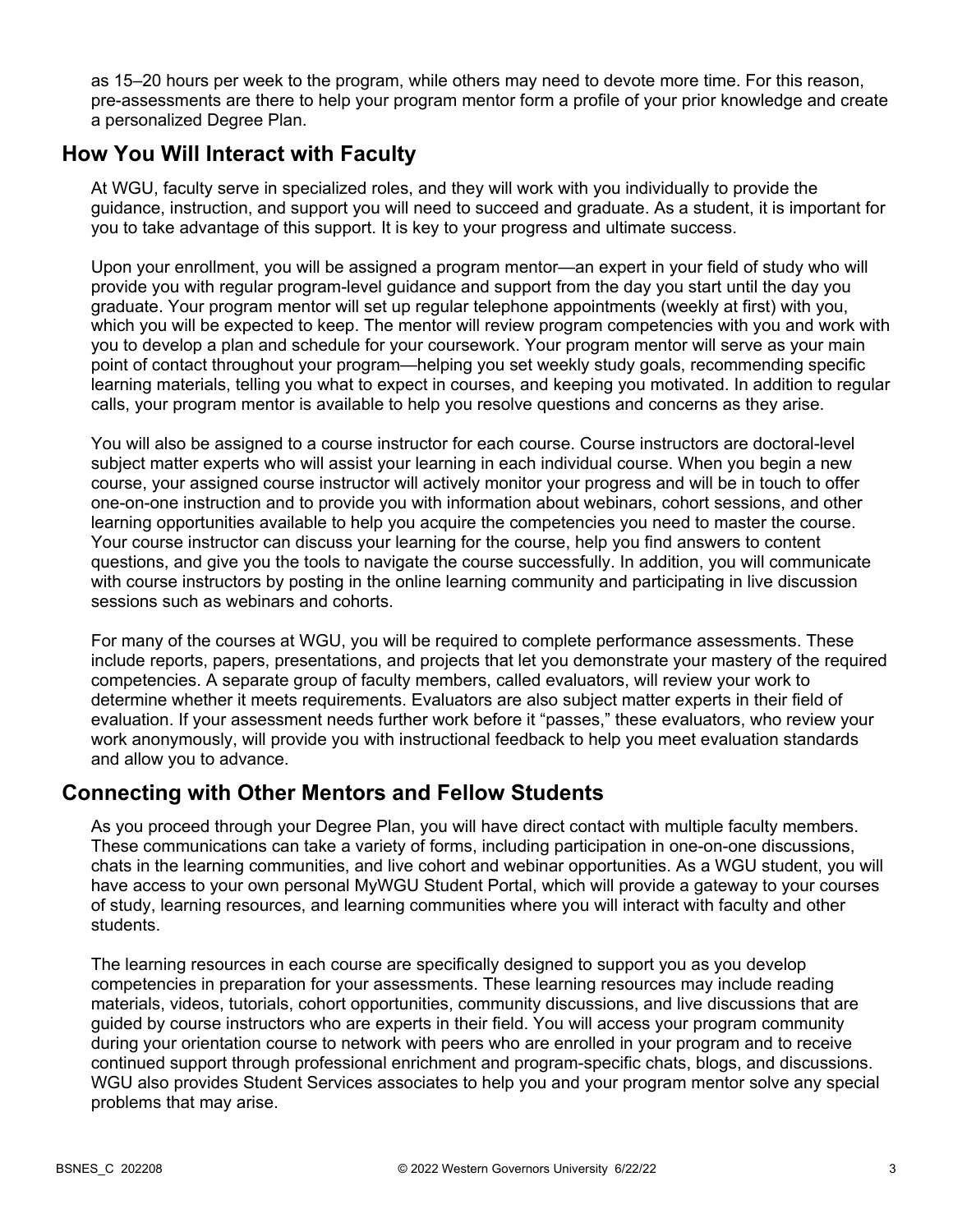## **Orientation**

The WGU orientation course focuses on acquainting you with WGU's competency-based model, distance education, technology, and other resources and tools available for students. You will also utilize WGU program and course communities, participate in activities, and get to know other students at WGU. The orientation course must be completed before you can start your first term at WGU.

## **Transferability of Prior College Coursework**

Because WGU is a competency-based institution, it does not award degrees based on credits but rather on demonstration of competency. However, if you have completed college coursework at another accredited institution, or if you have completed industry certifications, you may have your transcripts and certifications evaluated to determine if you are eligible to receive some transfer credit. The guidelines for determining what credits will be granted varies based on the degree program. Students entering graduate programs must have their undergraduate degree verified before being admitted to WGU. To review more information in regards to transfer guidelines based on the different degree programs, you may visit the Student Handbook found at the link below and search for "Transfer Credit Evaluation."

### [Click here for the Student Handbook](http://cm.wgu.edu/)

WGU does not waive any requirements based on a student's professional experience and does not perform a "résumé review" or "portfolio review" that will automatically waive any degree requirements. Degree requirements and transferability rules are subject to change in order to keep the degree content relevant and current.

Remember, WGU's competency-based approach lets you take advantage of your knowledge and skills, regardless of how you obtained them. Even when you do not directly receive credit, the knowledge you possess may help you accelerate the time it takes to complete your degree program.

## **Continuous Enrollment, On Time Progress, and Satisfactory Academic Progress**

WGU is a "continuous enrollment" institution, which means you will be automatically enrolled in each of your new terms while you are at WGU. Each term is six months long. Longer terms and continuous enrollment allow you to focus on your studies without the hassle of unnatural breaks between terms that you would experience at a more traditional university. At the end of every six-month term, you and your program mentor will review the progress you have made and revise your Degree Plan for your next sixmonth term.

WGU requires that students make measurable progress toward the completion of their degree programs every term. We call this "On-Time Progress," denoting that you are on track and making progress toward on-time graduation. As full-time students, graduate students must enroll in at least 8 competency units each term, and undergraduate students must enroll in at least 12 competency units each term. Completing at least these minimum enrollments is essential to On-Time Progress and serves as a baseline from which you may accelerate your program. We measure your progress based on the courses you are able to pass, not on your accumulation of credit hours or course grades. Every time you pass a course, you are demonstrating that you have mastered skills and knowledge in your degree program. For comparison to traditional grading systems, passing a course means you have demonstrated competency equivalent to a "B" grade or better.

WGU assigns competency units to each course in order to track your progress through the program. A competency unit is equivalent to one semester credit of learning. Some courses may be assigned 3 competency units while others may be as large as 12 competency units.

Satisfactory Academic Progress (SAP) is particularly important to students on financial aid because you must achieve SAP in order to maintain eligibility for financial aid. We will measure your SAP quantitatively by reviewing the number of competency units you have completed each term. In order to remain in good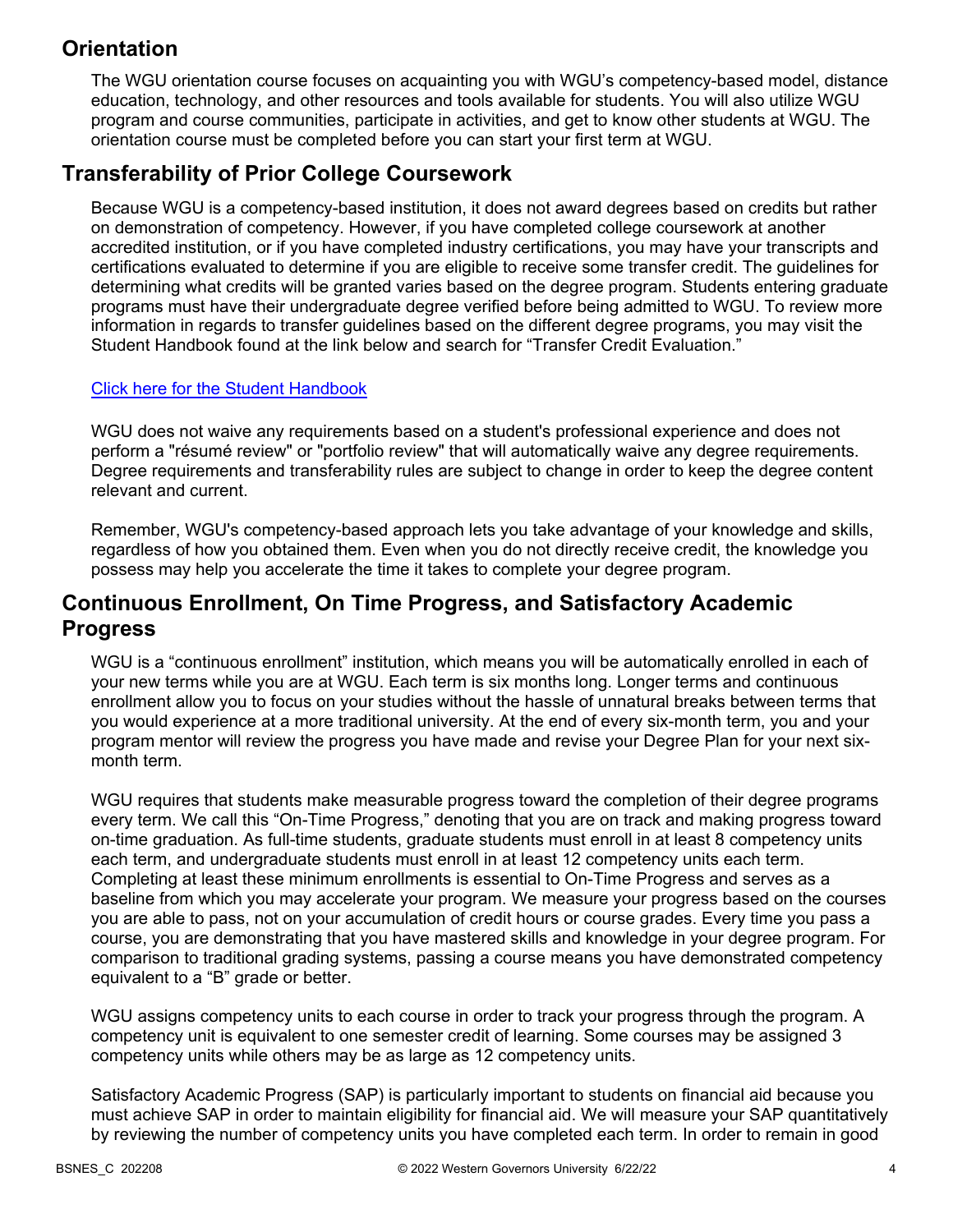academic standing, you must complete at least 66.67% of the units you attempt over the length of your program—including any courses you add to your term to accelerate your progress. Additionally, during your first term at WGU you must pass at least 3 competency units in order to remain eligible for financial aid. We know that SAP is complex, so please contact a financial aid counselor should you have additional questions. \*Please note: The Endorsement Preparation Program in Educational Leadership is not eligible for federal financial aid.

### **Courses**

Your Degree Plan includes courses needed to complete your program. To obtain your degree, you will be required to demonstrate your skills and knowledge by completing the assessment(s) for each course. In general there are two types of assessments: performance assessments and objective assessments. Performance assessments contain, in most cases, multiple scored tasks such as projects, essays, and research papers. Objective assessments include multiple-choice items, multiple-selection items, matching, short answer, drag-and-drop, and point-and-click item types, as well as case study and videobased items. Certifications verified through third parties may also be included in your program. More detailed information about each assessment is provided in each course of study.

### **Learning Resources**

WGU works with many different educational partners, including enterprises, publishers, training companies, and higher educational institutions, to provide high-quality and effective learning resources that match the competencies you are developing. These vary in type, and may be combined to create the best learning experience for your course. A learning resource can be an e-textbook, online module, study guide, simulation, virtual lab, tutorial, or a combination of these. The cost of most learning resources are included in your tuition and Learning Resource Fee. They can be accessed or enrolled for through your courses. Some degree-specific resources are not covered by your tuition, and you will need to cover those costs separately. WGU also provides a robust library to help you obtain additional learning resources, as needed.

Mobile Compatibility:

The following article provides additional details about the current state of mobile compatibility for learning resources at WGU. It includes a list that can be referenced to determine the mobile friendliness of all core course materials used in a program.

 [Student Handbook article: Can I use my mobile device for learning resources?](https://cm.wgu.edu/t5/Frequently-Asked-Questions/Can-I-use-my-mobile-device-for-learning-resources/ta-p/396)

### **Standard Path**

As previously mentioned, competency units (CUs) have been assigned to each course in order to measure your academic progress. If you are an undergraduate student, you will be expected to enroll in a minimum of 12 competency units each term. Graduate students are expected to enroll in a minimum of 8 competency units each term. A standard plan for a student for this program who entered WGU without any transfer units would look similar to the one on the following page. Your personal progress can be faster, but your pace will be determined by the extent of your transfer units, your time commitment, and your determination to proceed at a faster rate.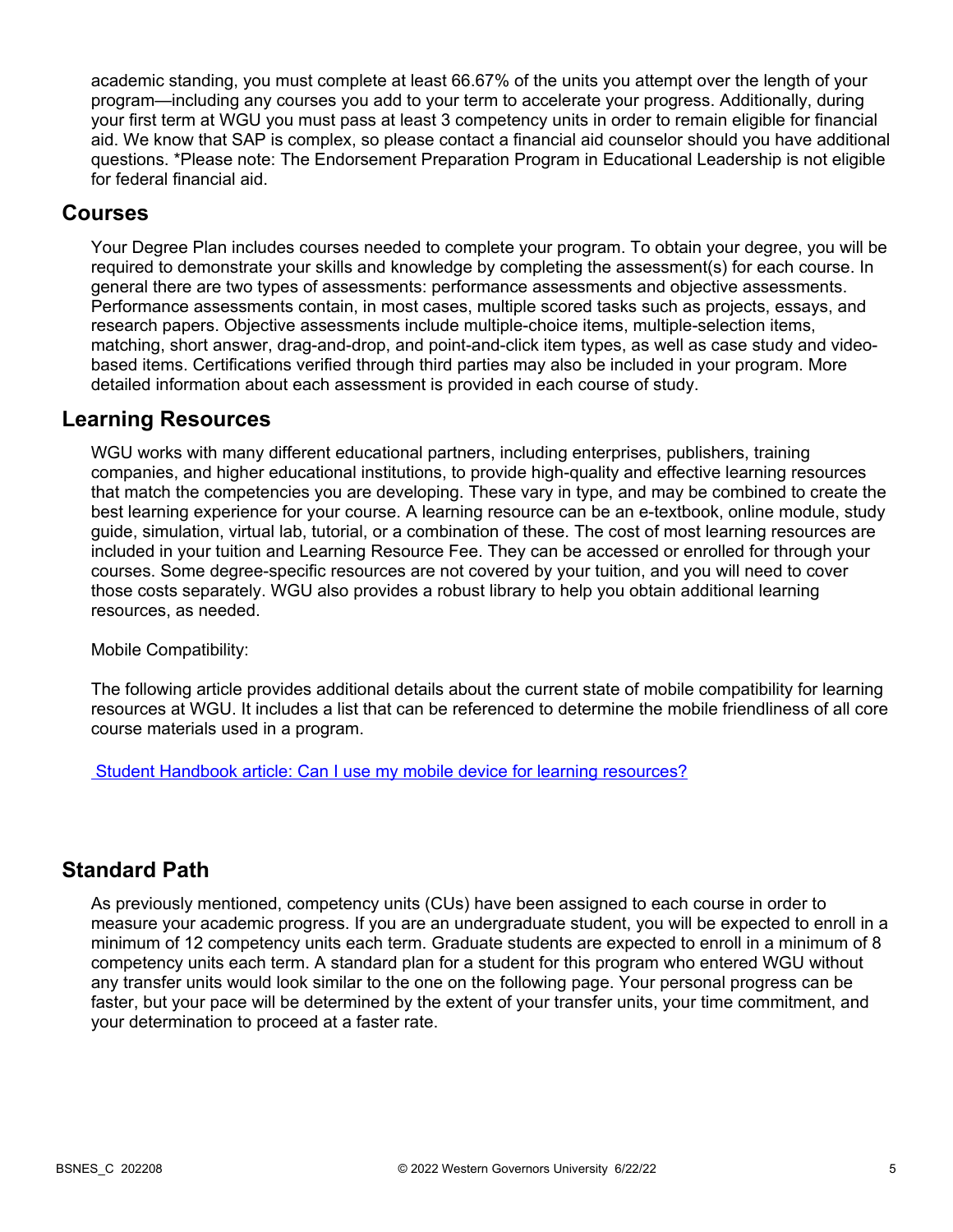## **Standard Path for Bachelor of Science, Network Engineering and Security Cisco Track**

| <b>Course Description</b>                           | <b>CU<sub>s</sub></b> | <b>Term</b>    |
|-----------------------------------------------------|-----------------------|----------------|
| Introduction to IT                                  | 4                     | 1              |
| <b>IT Applications</b>                              | 4                     | 1              |
| <b>IT Foundations</b>                               | 4                     | 1              |
| Ethics in Technology                                | 3                     | 2              |
| Network and Security - Foundations                  | 3                     | $\overline{2}$ |
| <b>Linux Foundations</b>                            | 3                     | $\overline{2}$ |
| <b>Applied Probability and Statistics</b>           | 3                     | $\overline{2}$ |
| Spreadsheets                                        | 1                     | 2              |
| Composition: Writing with a Strategy                | 3                     | 3              |
| Business of IT - Applications                       | 4                     | 3              |
| <b>Web Development Foundations</b>                  | 3                     | 3              |
| Introduction to Physical and Human Geography        | 3                     | 3              |
| Applied Algebra                                     | 3                     | 4              |
| Discrete Math: Logic                                | 1                     | 4              |
| Implementing and Administering Networking Solutions | 6                     | 4              |
| Critical Thinking: Reason and Evidence              | 3                     | 4              |
| <b>Discrete Math: Functions and Relations</b>       | $\mathbf 1$           | 5              |
| Network Analytics and Troubleshooting               | 3                     | 5              |
| Discrete Math: Algorithms and Cryptography          | $\mathbf 1$           | 5              |
| Introduction to Cryptography                        | 4                     | 5              |
| <b>Managing Cloud Security</b>                      | 4                     | 5              |
| <b>Cyber Operations Fundamentals</b>                | 6                     | 6              |
| <b>Integrated Physical Sciences</b>                 | 3                     | 6              |
| <b>Telecomm and Wireless Communications</b>         | 3                     | 6              |
| <b>Cloud Applications</b>                           | 3                     | 7              |
| Data Management - Foundations                       | 3                     | $\overline{7}$ |
| Scripting and Programming - Foundations             | 3                     | $\overline{7}$ |
| Introduction to Programming in Python               | 3                     | $\overline{7}$ |
| <b>DevNet Fundamentals</b>                          | 6                     | 8              |
| <b>Technical Communication</b>                      | 3                     | 8              |
| Introduction to Systems Thinking                    | 3                     | 8              |
| <b>IT Leadership Foundations</b>                    | 3                     | 9              |
| <b>Business of IT - Project Management</b>          | 4                     | 9              |
| <b>BSNES Capstone Project</b>                       | 4                     | 9              |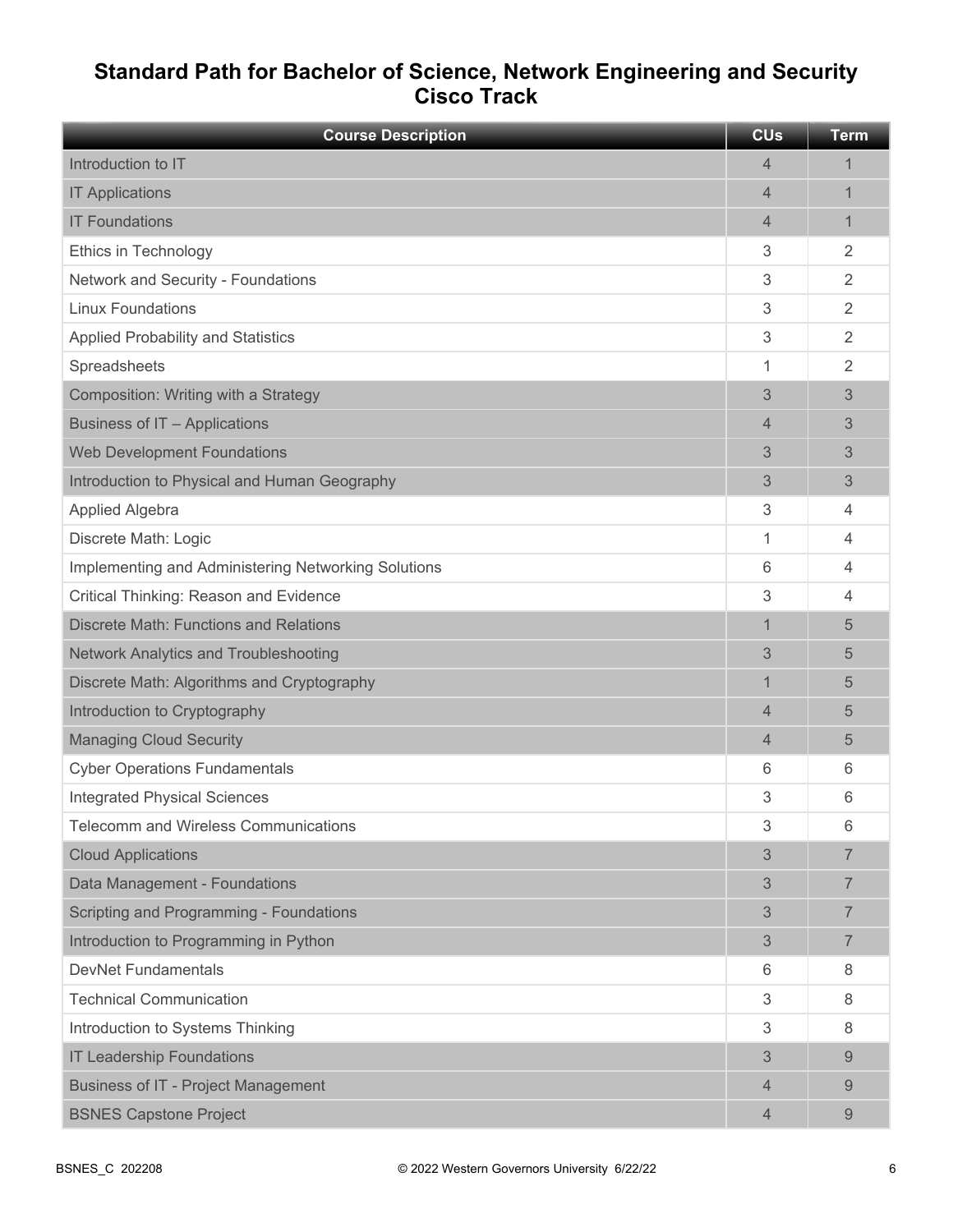## **Changes to Curriculum**

WGU publishes an Institutional Catalog, which describes the academic requirements of each degree program. Although students are required to complete the program version current at the time of their enrollment, WGU may modify requirements and course offerings within that version of the program to maintain the currency and relevance of WGU's competencies and programs. When program requirements are updated, students readmitting after withdrawal from the university will be expected to re-enter into the most current catalog version of the program.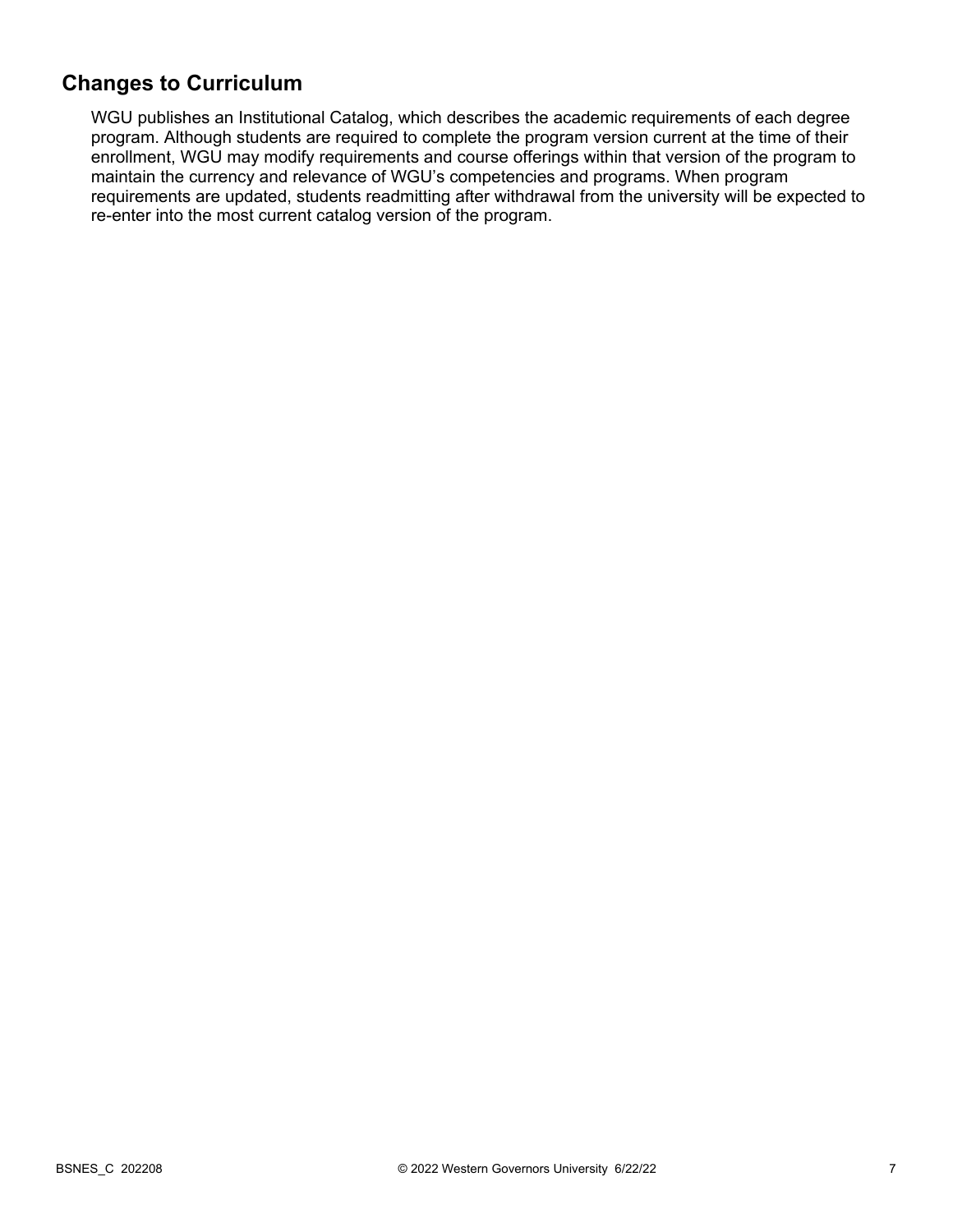# **Areas of Study for Bachelor of Science, Network Engineering and Security Cisco Track**

The following section includes the areas of study in the program, with their associated courses. Your specific learning resources and level of instructional support will vary based on the individual competencies you bring to the program and your confidence in developing the knowledge, skills, and abilities required in each area of the degree. The Degree Plan and learning resources are dynamic, so you need to review your Degree Plan and seek the advice of your mentor regarding the resources before you purchase them.

## **IT Fundamentals**

### **Introduction to IT**

Introduction to IT examines information technology as a discipline and the various roles and functions of the IT department as business support. Students are presented with various IT disciplines including systems and services, network and security, scripting and programming, data management, and business of IT, with a survey of technologies in every area and how they relate to each other and to the business.

*This course covers the following competencies:*

- *Begin your course by discussing your course planning tool report with your instructor and creating your personalized course plan together.*
- *The learner explains different computer hardware and networking technologies and their developments.*
- *The learner describes fundamental data management functions in databases.*
- *The learner identifies components of software and its relation to operating systems.*
- *The learner identifies computer hardware components.*
- *The learner describes the structure, function, and security associated with networks.*
- *The learner describes the basics of programming languages in software development.*
- *The learner describes the role of the IT department in IT infrastructure management, disaster recovery, and business continuity processes.*
- *The learner evaluates ethical concerns in information technology.*

### **IT Applications**

IT Applications introduces skills in identifying operating systems and their configurations and in implementing security principles across devices and networks. Learners will also gain skills in troubleshooting software, security, and malware issues, and in implementing basic operational procedures in documentation, change management, compliance, and communication. The course will introduce basic disaster recovery and business continuity procedures, scripting basics, and remote access technology solutions. The course prepares learners for the CompTIA A+ Core 2 certification exam.

- *Begin your course by discussing your course planning tool report with your instructor and creating your personalized course plan together.*
- *The learner identifies operating systems and their configurations.*
- *The learner implements security principles across devices and networks.*
- *The learner troubleshoots software, security, and malware issues.*
- *The learner implements basic operational procedures in documentation, change management, compliance, and communication.*
- *The learner implements basic disaster recovery and business continuity procedures.*
- *The learner identifies scripting basics.*
- *The learner identifies remote access technology solutions.*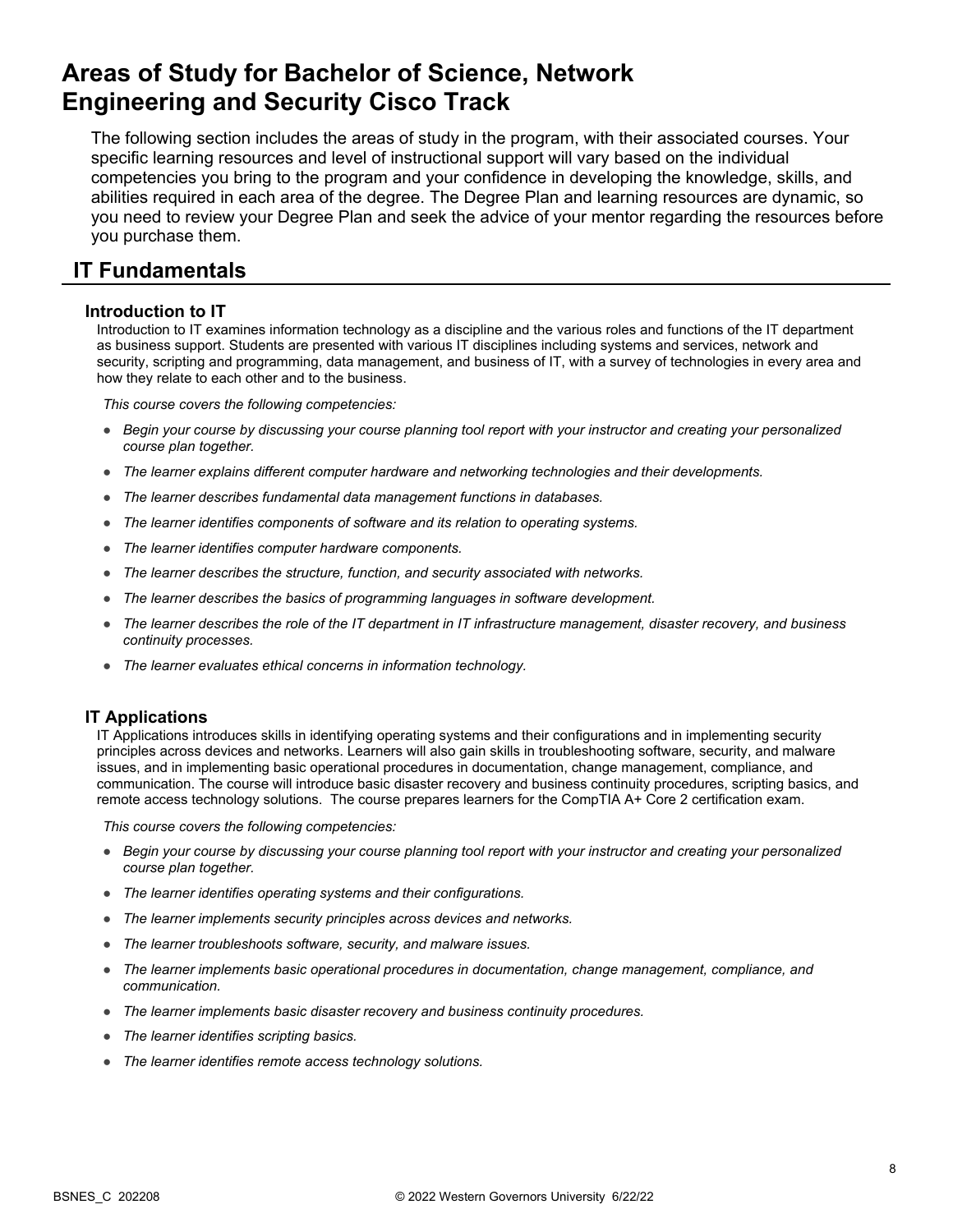### **IT Foundations**

IT Foundations provides learners with an understanding of personal computer components and their functions in a desktop system; a knowledge of computer data storage and retrieval; and skills in classifying, installing, configuring, optimizing, upgrading, and troubleshooting printers, laptops, portable devices, operating systems, networks, and system security. This course also gives learners the ability to recommend appropriate tools, diagnostic procedures, preventative maintenance, and troubleshooting techniques for personal computer components in a desktop system; strategies for identifying, preventing, and reporting safety hazards and environmental or human accidents in technological environments; and effective communication skills for interacting with colleagues and clients, including job-related professional behavior. The course prepares learners for the CompTIA A+ Core 1 certification exam.

*This course covers the following competencies:*

- *Begin your course by discussing your course planning tool report with your instructor and creating your personalized course plan together.*
- *The learner configures common hardware and software components of mobile devices.*
- *The learner configures wired and wireless networks.*
- *The learner configures common hardware in computer systems.*
- *The learner creates client-side virtualization with cloud computing components.*
- *The learner troubleshoots hardware, software, and network issues with best practice methodologies.*

#### **Spreadsheets**

The Introduction to Spreadsheets course will help students become proficient in using spreadsheets to analyze business problems. Students will demonstrate competency in spreadsheet development and analysis for business applications (e.g., using essential spreadsheet functions, formulas, tables, charts, etc.). Introduction to Spreadsheets has no prerequisites.

*This course covers the following competencies:*

- *Begin your course by discussing your course planning tool report with your instructor and creating your personalized course plan together.*
- *The learner creates spreadsheets for business practices and applications.*
- *The learner identifies formulas and functions for data aggregation and summary.*
- *The learner creates data tables for analysis.*
- *The learner creates data visualization with charts, graphs and reports.*

### **General Education**

### **Ethics in Technology**

Ethics in Technology examines the ethical considerations of technology use in the 21st century and introduces students to a decision-making process informed by ethical frameworks. Students will study specific cases related to important topics such as surveillance, social media, hacking, data manipulation, plagiarism and piracy, artificial intelligence, responsible innovation, and the digital divide. This course has no prerequisites.

*This course covers the following competencies:*

- *Begin your course by discussing your course planning tool report with your instructor and creating your personalized course plan together.*
- *The learner implements ethical decision-making frameworks in the information age.*
- *The learner describes ethical issues regarding data privacy, accuracy, access, and security.*
- *The learner explains professional ethical codes and their role in guiding professional behavior.*
- *The learner identifies interventions for personal bias and related legal concerns.*

### **Applied Probability and Statistics**

Applied Probability and Statistics is designed to help students develop competence in the fundamental concepts of basic statistics including: introductory algebra and graphing; descriptive statistics; regression and correlation; and probability. Statistical data and probability are often used in everyday life, science, business, information technology, and educational settings to make informed decisions about the validity of studies and the effect of data on decisions. This course discusses what constitutes sound research design and how to appropriately model phenomena using statistical data. Additionally, the content covers simple probability calculations, based on events that occur in the business and IT industries. No prerequisites are required for this course.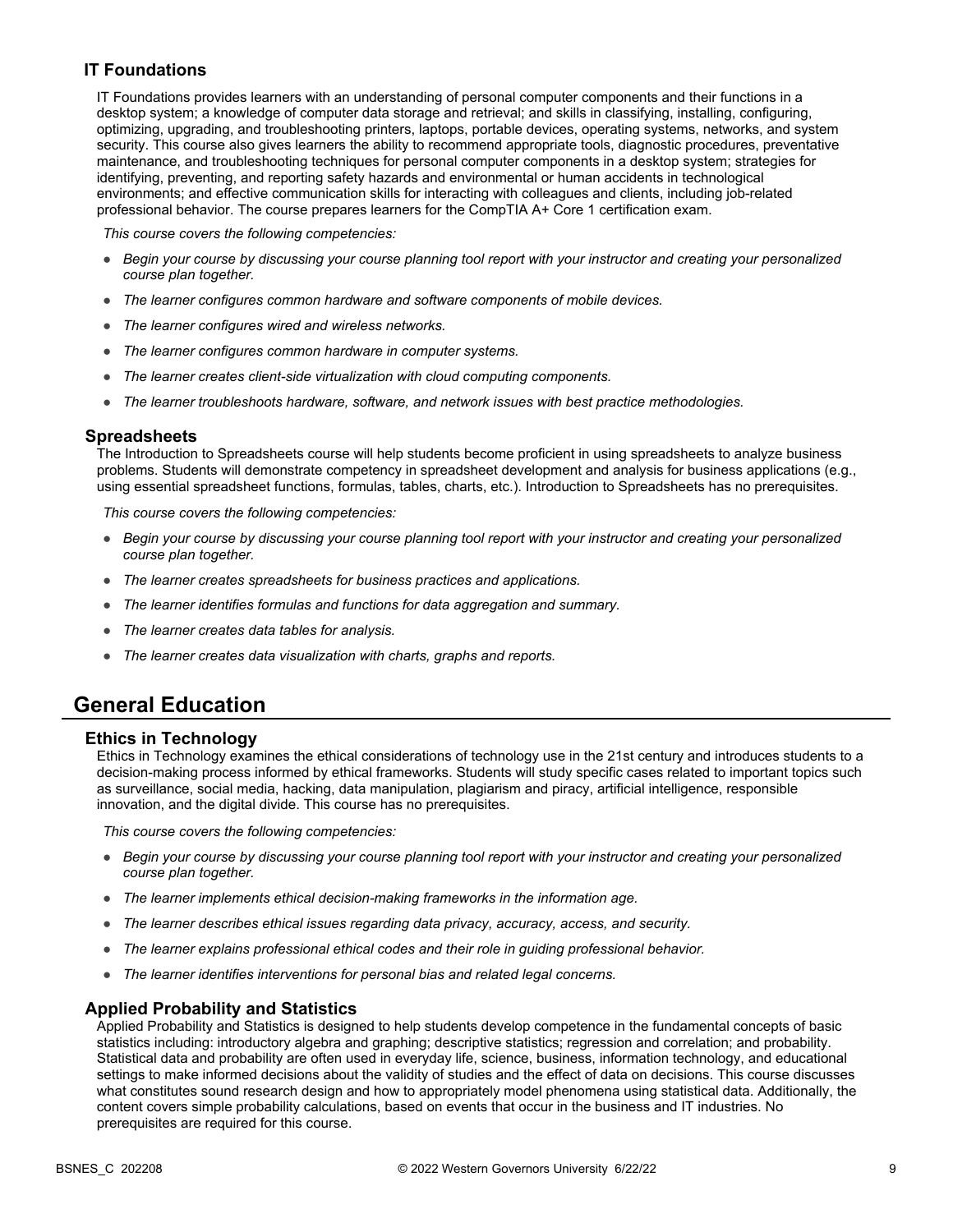*This course covers the following competencies:*

- *Begin your course by discussing your course planning tool report with your instructor and creating your personalized course plan together.*
- *The graduate applies the operations, processes, and procedures of fractions, decimals, and percentages to evaluate quantitative expressions.*
- *The graduate applies the operations, processes, and procedures of basic algebra to evaluate quantitative expressions, and to solve equations and inequalities.*
- *The graduate evaluates categorical and quantitative data pertaining to a single variable using appropriate graphical displays and numerical measures.*
- *The graduate evaluates the relationship between two variables through interpretation of visual displays and numerical measures.*
- *The graduate evaluates the relationship between two quantitative variables through correlation and regression.*
- *The graduate applies principles and methods of probability-based mathematics to explain and solve problems.*

### **Composition: Writing with a Strategy**

Welcome to Composition I: Writing with a Strategy! In this course, you will focus on three main topics: writing strategies, writing style, format and grammar, and editing and revising text. This course consists of an introduction and five sections aligned to the three main topics. The sections address understanding purpose and audience, writing strategies and techniques, format, style, structure, and grammar, editing and revision strategies, and constructive feedback. Each section includes learning opportunities through readings, videos, audio, and other relevant resources. Assessment activities with feedback also provide opportunities to check your learning, practice, and show how well you understand course content. Because the course is self-paced, you may move through the material as quickly or as slowly as you need to gain proficiency in the five competencies that will be covered in the final assessment. If you have no prior knowledge or experience, you can expect to spend 30-40 hours on the course content.

*This course covers the following competencies:*

- *Begin your course by discussing your course planning tool report with your instructor and creating your personalized course plan together.*
- *The individual writes with purpose for a given context and target audience.*
- *The individual incorporates writing strategies and techniques for written communication.*
- *The individual constructs a written document with correct format, style, structure, and grammar.*
- *The individual formulates a strategy for editing and revising written text*
- *The individual composes constructive feedback of written texts.*

### **Introduction to Physical and Human Geography**

This is Introduction to Physical and Human Geography, a three-module course that addresses the question of what geography really is in today's complex world; how migration affects—and has been affected by—geography; and one of the biggest present problems related to geography: climate change. Because the course is self-paced, you may move through the material as quickly or as slowly as you need to, with the goal of demonstrating proficiency in the five competencies covered in the final assessment. If you have no prior knowledge of this material, you can expect to spend 30–40 hours on the course content.

- *Begin your course by discussing your course planning tool report with your instructor and creating your personalized course plan together.*
- *The learner analyzes the message of a data visualization for a specific purpose.*
- *The learner interprets complex global systems through the lenses of physical and human geography.*
- *The learner analyzes the various causes and effects of human migration.*
- *The learner analyzes the connections among the various factors contributing to climate change.*
- *The learner applies logical reasoning to the analysis of climate change.*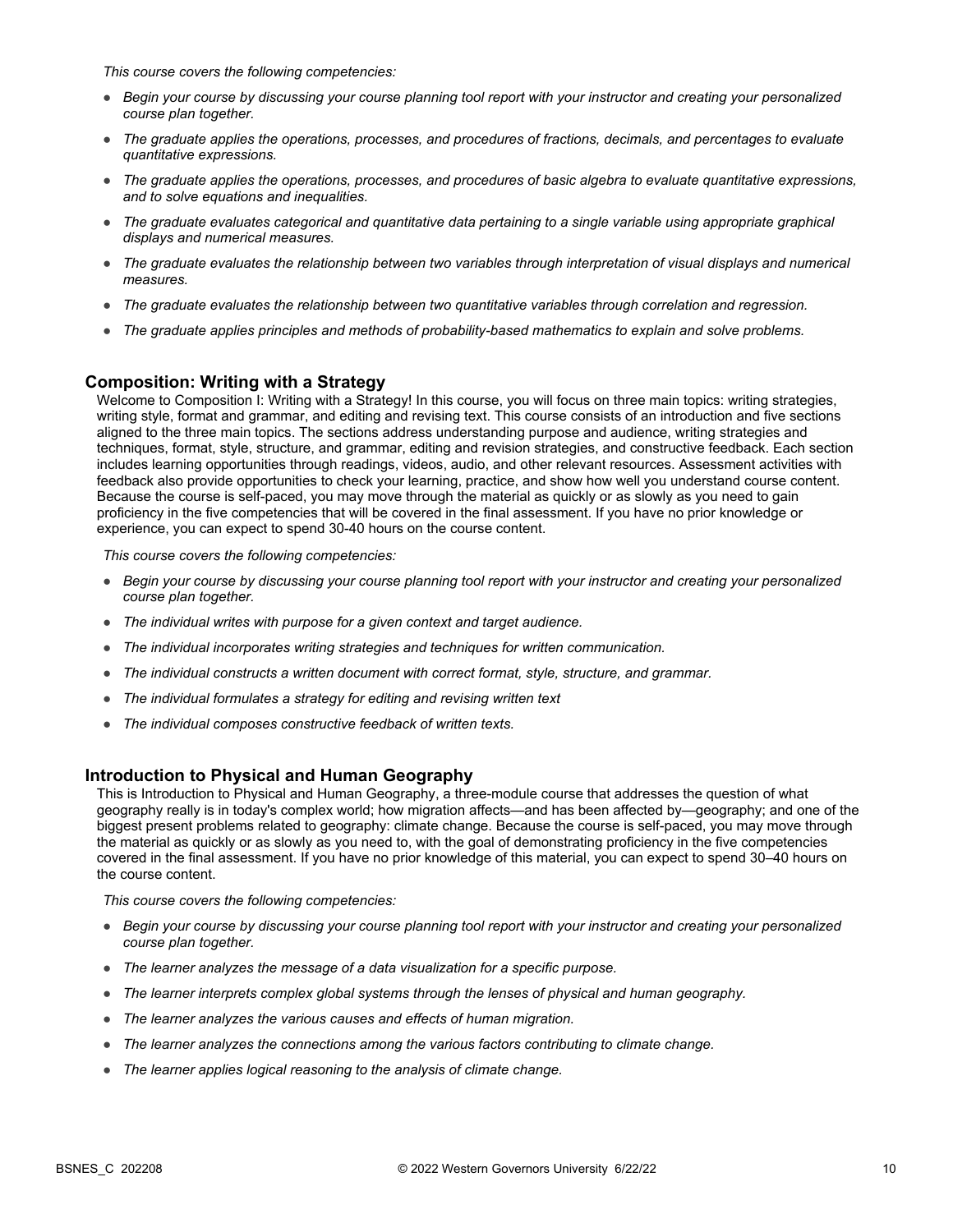### **Applied Algebra**

Applied Algebra is designed to help you develop competence in working with functions, the algebra of functions, and using some applied properties of functions. You will start learning about how we can apply different kinds of functions to relevant, real-life examples. From there, the algebra of several families of functions will be explored, including linear, polynomial, exponential, and logistic functions. You will also learn about relevant, applicable mathematical properties of each family of functions, including rate of change, concavity, maximizing/minimizing, and asymptotes. These properties will be used to solve problems related to your major and make sense of everyday living problems. Students should complete Applied Probability and Statistics or its equivalent prior to engaging in Applied Algebra.

*This course covers the following competencies:*

- *Begin your course by discussing your course planning tool report with your instructor and creating your personalized course plan together.*
- *The graduate interprets the real-world meaning of various functions based on notation, graphical representations, and data representations.*
- *The graduate applies linear functions and their properties to real-world problems.*
- *The graduate applies polynomial functions and their properties to real-world problems.*
- *The graduate applies exponential functions and their properties to real-world problems.*
- *The graduate applies logistic functions and their properties to real-world problems.*
- *The graduate analyzes graphical depictions of real-world situations using functional properties.*
- *The graduate verifies the validity of a given model.*

#### **Discrete Math: Logic**

Discrete Math-Logic is designed to help students develop competence in the use of logic and proofs and Boolean Algebra and Boolean functions. C955 Applied Probability and Statistics and C957 Applied Algebra are prerequisites for this course.

*This course covers the following competencies:*

- *Begin your course by discussing your course planning tool report with your instructor and creating your personalized course plan together.*
- *The learner evaluates the truth of statements using proofs and the principles of deductive logic.*
- *The learner minimizes circuits using Boolean algebra and Boolean functions.*

#### **Critical Thinking: Reason and Evidence**

In this course you will learn key critical thinking concepts and how to apply them in the analysis and evaluation of reasons and evidence. The course examines the basic components of an argument, the credibility of evidence sources, the impact of bias, and how to construct an argument that provides good support for a claim. The course consists of an introduction and four major sections. Each section includes learning opportunities through readings, videos, audio, and other relevant resources. Assessment activities with feedback also provide opportunities to check your learning, practice, and show how well you understand course content. Because the course is self-paced, you may move through the material as quickly or as slowly as you need to gain proficiency in the four competencies that will be covered in the final assessment. If you have no prior knowledge or experience, you can expect to spend 30-40 hours on the course content.

*This course covers the following competencies:*

- *Begin your course by discussing your course planning tool report with your instructor and creating your personalized course plan together.*
- *The learner evaluates the quality of an argument*
- *The learner evaluates evidence based on source credibility.*
- *The learner evaluates bias and its impact.*
- *The learner makes claims based on evidence.*

#### **Discrete Math: Functions and Relations**

Discrete Math: Functions and Relations is designed to help students develop competence in the use of set theory, finite sequences, series, relations, and directed graphs. D420 Discrete Math Logic is a prerequisite for this course.

*This course covers the following competencies:*

● *Begin your course by discussing your course planning tool report with your instructor and creating your personalized*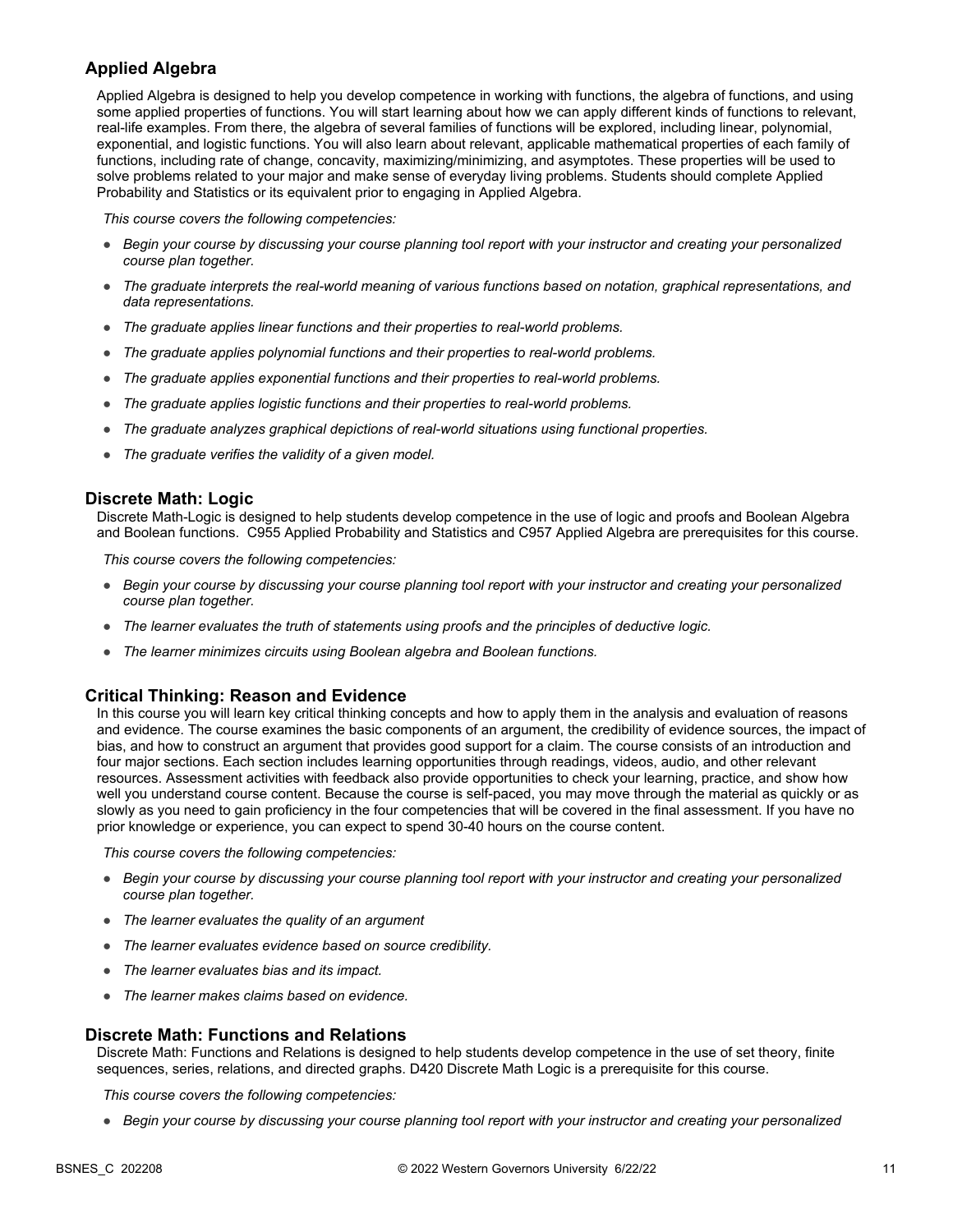*course plan together.*

- *The learner analyzes relationships between sets and functions.*
- *The learner analyzes mathematical problems using relations and directed graphs.*

### **Discrete Math: Algorithms and Cryptography**

Discrete Math Algorithms and Cryptography addresses discrete computational methods, including searching and sorting algorithms, big-O estimates, and number theory and cryptography. D421 Discrete Math Functions and Relations is a prerequisite for this course.

*This course covers the following competencies:*

- *Begin your course by discussing your course planning tool report with your instructor and creating your personalized course plan together.*
- *The learner analyzes linear algorithms and associated big-O estimates.*
- *The learner analyzes the use of number theory in cryptography.*

### **Integrated Physical Sciences**

This course provides students with an overview of the basic principles and unifying ideas of the physical sciences: physics, chemistry, and earth sciences. Course materials focus on scientific reasoning and practical, everyday applications of physical science concepts to help students integrate conceptual knowledge with practical skills.

*This course covers the following competencies:*

- *Begin your course by discussing your course planning tool report with your instructor and creating your personalized course plan together.*
- *The graduate describes the nature and process of science.*
- *The graduate examines applications of physics including fundamental concepts such as forces, motion, energy, and waves.*
- *The graduate examines applications of key chemistry concepts including the structure of matter and the behavior and conservation of matter in chemical reactions.*
- *The graduate describes the underlying organization, interactions, and processes within the Earth system including the Earth's structure and atmosphere, and Earth's interactions within the solar system.*

### **Technical Communication**

Technical Communication introduces skills in editing professional communications, evaluating the impact of professional etiquette in digital environments, and in creating artifacts that are persuasive, informational, and research-based. The course also introduces skills in delivering multimedia presentations using professional verbal communication skills.

*This course covers the following competencies:*

- *Begin your course by discussing your course planning tool report with your instructor and creating your personalized course plan together.*
- *The learner edits corporate communications for proper grammar and punctuation.*
- *The learner evaluates the impact of business etiquette and communication on digital environments.*
- *The learner creates technical artifacts that are persuasive, informational, and research based.*
- *The learner delivers presentations with professional verbal communication skills and multimedia.*

### **Introduction to Systems Thinking**

Introduction to Systems Thinking will provide learners with the skills required to engage in a holistic systems-based approach to analyzing complex problems and solutions. Learners will be introduced to the foundational concepts and principles of systems thinking and will be provided opportunities to use a systems thinking approach to analyze and evaluate real-world case studies. The course will culminate with learners utilizing systems thinking to develop a solution to an authentic complex problem. This course has no prerequisites, but General Education math (C955 or C957) is preferred.

*This course covers the following competencies:*

● *Begin your course by discussing your course planning tool report with your instructor and creating your personalized*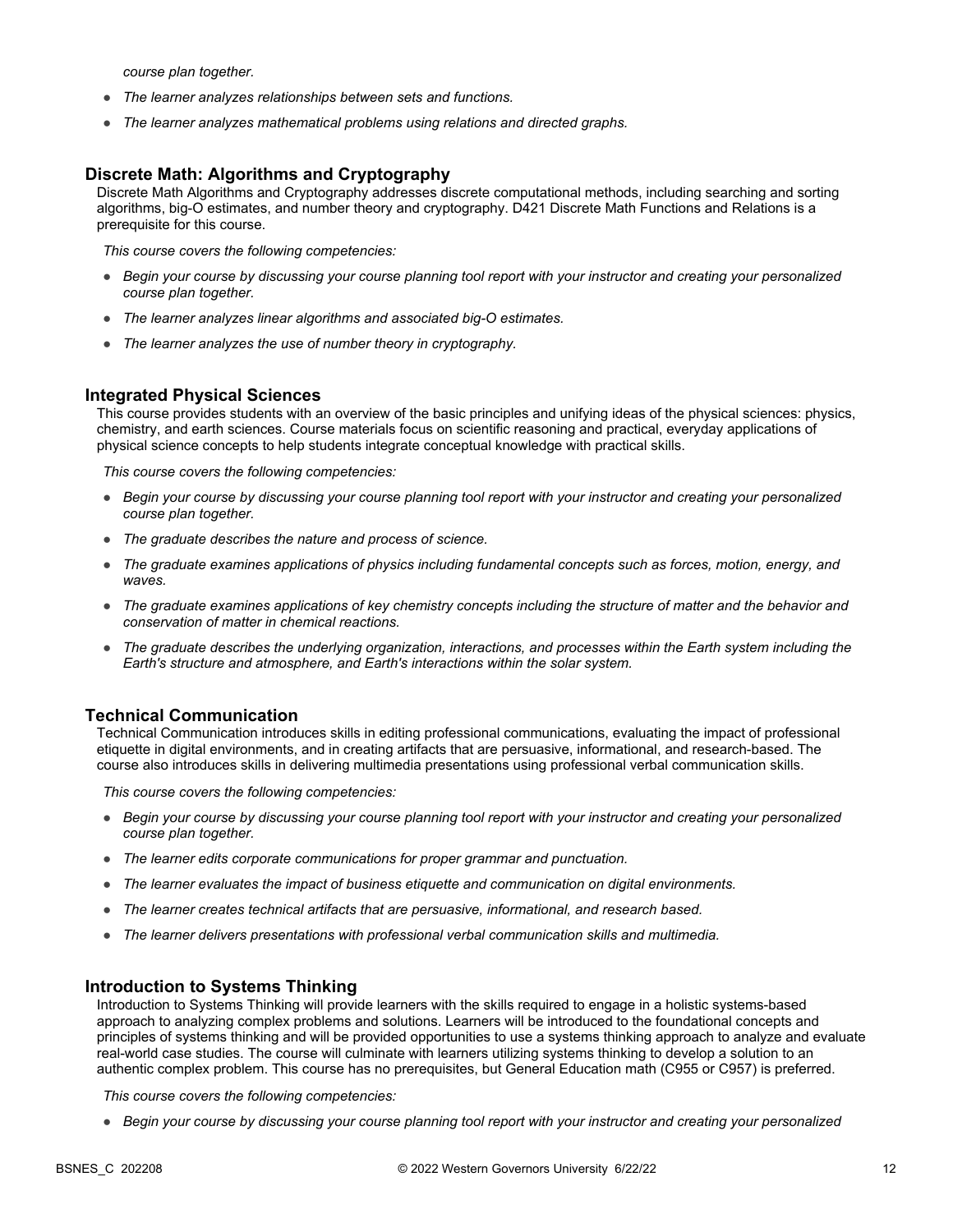*course plan together.*

- *The learner applies the basic principles and foundational theory of systems thinking to a scenario.*
- *The learner analyzes complex problems and solutions using a systems thinking methodology.*
- *The learner designs a solution to a complex problem using systems thinking.*

## **Network and Security**

### **Network and Security - Foundations**

Network and Security - Foundations introduces learners to the basic network systems and concepts related to networking technologies. Learners will gain skills in applying network security concepts for business continuity, data access, and confidentiality, and in identifying solutions for compliance with security guidance.

*This course covers the following competencies:*

- *Begin your course by discussing your course planning tool report with your instructor and creating your personalized course plan together.*
- *The learner identifies basic network systems and concepts related to networking technologies.*
- *The learner applies network security concepts for business continuity, data access, and confidentiality.*
- *The learner identifies solutions for compliance with security guidance.*

### **Cloud Applications**

Cloud Applications prepares learners for the CompTIA Cloud+ certification exam. Learners will gain skills in designing cloud infrastructure and services and in recommending cloud security solutions, policies, and procedures. The course will also introduce skills in deploying cloud solutions for storage, networking, and security, and in managing cloud operations with processes, procedures, and improvements. Learners will also gain skills in troubleshooting cloud services issues in networking, security, and performance.

*This course covers the following competencies:*

- *Begin your course by discussing your course planning tool report with your instructor and creating your personalized course plan together.*
- *The learner designs cloud infrastructure and services.*
- *The learner recommends cloud security solutions, policies, and procedures.*
- *The learner deploys cloud solutions for storage, networking, and security.*
- *The learner manages cloud operations with processes, procedures, and improvements.*
- *The learner troubleshoots cloud services issues in networking, security, and performance.*

## **Operating Systems**

### **Linux Foundations**

Linux Foundations prepares learners for the LPI Linux Essentials certification, and is an introduction to Linux as an operating system as well as an introduction to open-source concepts and the basics of the Linux command line. Learners will gain skills in identifying the fundamentals of open-source software and to develop resources for data access and security.

- *Begin your course by discussing your course planning tool report with your instructor and creating your personalized course plan together.*
- *The learner identifies the fundamentals of open-source software.*
- *The learner develops resources for data access and security.*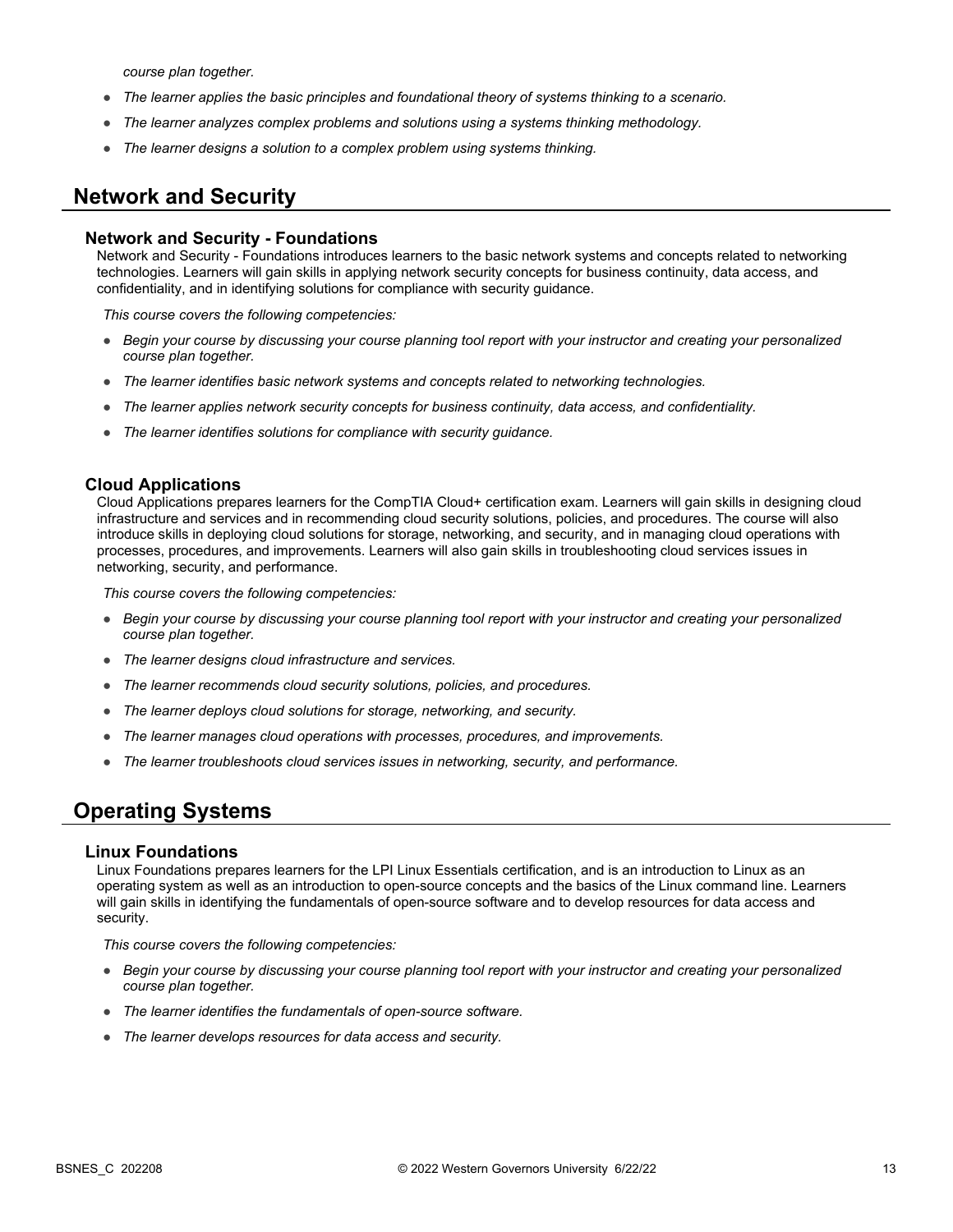## **Business of IT**

### **Business of IT – Applications**

Business of IT - Applications examines Information Technology Infrastructure Library (ITIL®) terminology, structure, policies, and concepts. Focusing on the management of information technology (IT) infrastructure, development, and operations, learners will explore the core principles of ITIL practices for service management to prepare them for careers as IT professionals, business managers, and business process owners. This course has no prerequisites.

*This course covers the following competencies:*

- *Begin your course by discussing your course planning tool report with your instructor and creating your personalized course plan together.*
- *The learner applies Information Technology Infrastructure Library (ITIL) concepts, core components, principles, and models of service management.*
- *The learner applies the Information Technology Infrastructure Library (ITIL) six activities of the service value chain.*

### **IT Leadership Foundations**

IT Leadership Foundations is an introductory course that provides students with an overview of organizational structures, communication, and leadership styles specific to information technology in organizations. It also introduces students to some of the power skills that help make successful IT professionals, including time management, problem solving, and emotional intelligence. Students in this course explore their own strengths and passions in relation to the field. There are no prerequisites for this course.

*This course covers the following competencies:*

- *Begin your course by discussing your course planning tool report with your instructor and creating your personalized course plan together.*
- *The learner selects appropriate influential leadership strategies for workplace situations.*
- *The learner communicates ideas, opinions, and information suitable for various professional settings.*
- *The learner reflects on the emotional reactions of self and others in a variety of professional situations.*
- *The learner recommends strategies for decision-making in team environments.*

### **Business of IT - Project Management**

In this course, students will build on industry standard concepts, techniques, and processes to develop a comprehensive foundation for project management activities. During a project's life cycle, students will develop the critical skills necessary to initiate, plan, execute, monitor, control, and close a project. Students will apply best practices in areas such as scope management, resource allocation, project planning, project scheduling, quality control, risk management, performance measurement, and project reporting. This course prepares students for the following certification exam: CompTIA Project+.

*This course covers the following competencies:*

- *Begin your course by discussing your course planning tool report with your instructor and creating your personalized course plan together.*
- *The learner determines requirements of a project management plan.*
- *The learner identifies project factors, constraints, and risk strategies.*
- *The learner applies communication methods and change control processes within a project.*

### **Web Development**

### **Web Development Foundations**

Web Development Foundations introduces students to web design and development using HTML, XML, and Cascading Style Sheets (CSS), the foundational languages of the web. This course also covers how to troubleshoot problems using developer tools and integrated development environments commonly employed in web development. There are no prerequisites for this course. 

- *Begin your course by discussing your course planning tool report with your instructor and creating your personalized course plan together.*
- *The learner creates the structure of basic web documents using HTML and XML.*
- *The learner implements web page formatting and interface aesthetics using CSS*
- *The learner resolves software problems in web development environments with debugging tools.*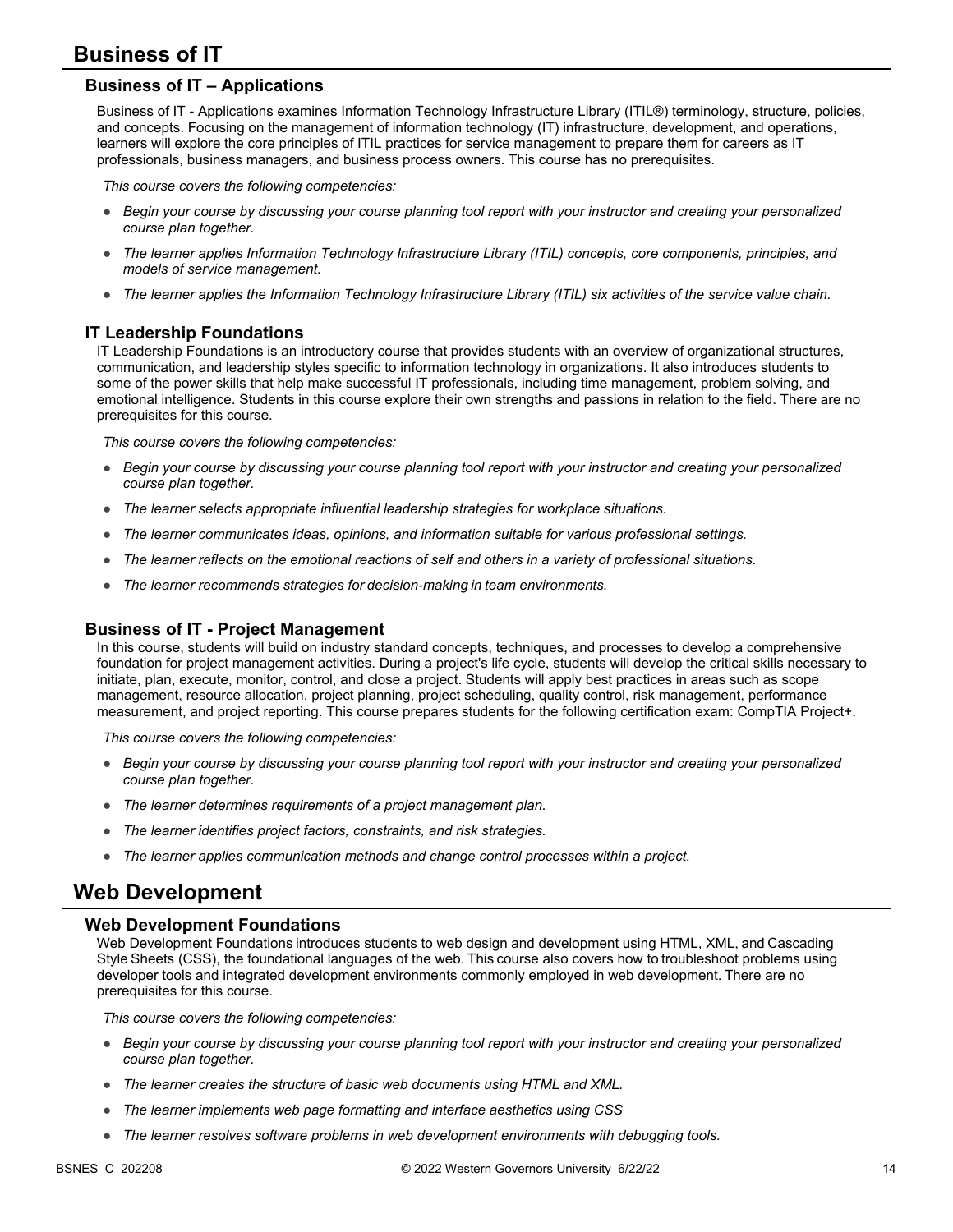### **Networking**

### **Implementing and Administering Networking Solutions**

Implementing and Administering Networking Solutions expands on basic networking concepts and covers advanced network engineering skills including: Switch and router configuration, trouble shooting and maintenance on wired and wireless networks, Security, network automation and introduces Software Defined Networking. This course prepares students for the Cisco Certified Network Associate (CCNA) certification exam CCNA-200-301.

*This course covers the following competencies:*

- *Begin your course by discussing your course planning tool report with your instructor and creating your personalized course plan together.*
- *The learner configures routers, switches, firewalls, and network security devices.*
- *The learner implements network infrastructures.*
- *The learner implements automated solutions for infrastructure configuration and management.*
- *The learner configures network access and management for secure operations*

### **Network Analytics and Troubleshooting**

Network Analytics and Troubleshooting teaches students to use network monitoring and analytics tools and practices that are common in the workplace in order to troubleshoot and fix complex computer networks. Students will follow a customer service model in identifying, classifying, investigating and repairing network outages or problems.

*This course covers the following competencies:*

- *Begin your course by discussing your course planning tool report with your instructor and creating your personalized course plan together.*
- *The learner identifies network problems with telemetry, software, and equipment.*
- *The learner performs network troubleshooting.*
- *The learner provides customer support in resolution of network issues.*

### **Cyber Operations Fundamentals**

In Cyber Operations Fundamentals, students will learn security concepts, security monitoring, host-based analysis, network intrusion analysis, and security policies and procedures using Cisco practices and technologies. This courses prepares students for the Understanding Cisco Cybersecurity Operations Fundamentals (CBROPS) 200-201 exam.

*This course covers the following competencies:*

- *Begin your course by discussing your course planning tool report with your instructor and creating your personalized course plan together.*
- *The learner develops firewall solutions for system and data security.*
- *The learner implements prevention, intrusion detection systems, and remediation processes for hosts on the network.*
- *The learner determines how to secure networks with firewalls, system monitoring, and vulnerability analysis.*
- *The learner determines how to maintain network security throughout the security lifecycle.*

### **Telecomm and Wireless Communications**

Students will explore the science, technologies and standards that enable wired and wireless data to be transmitted across different media. Topics include data encoding and decoding, analog and digital transmissions via wired, fiber, wireless, cellular and satellite technologies.

- *Begin your course by discussing your course planning tool report with your instructor and creating your personalized course plan together.*
- *The learner determines how to transmit data securely across multiple mediums.*
- *The learner designs wired and wireless network infrastructures in alignment with telecommunication standards.*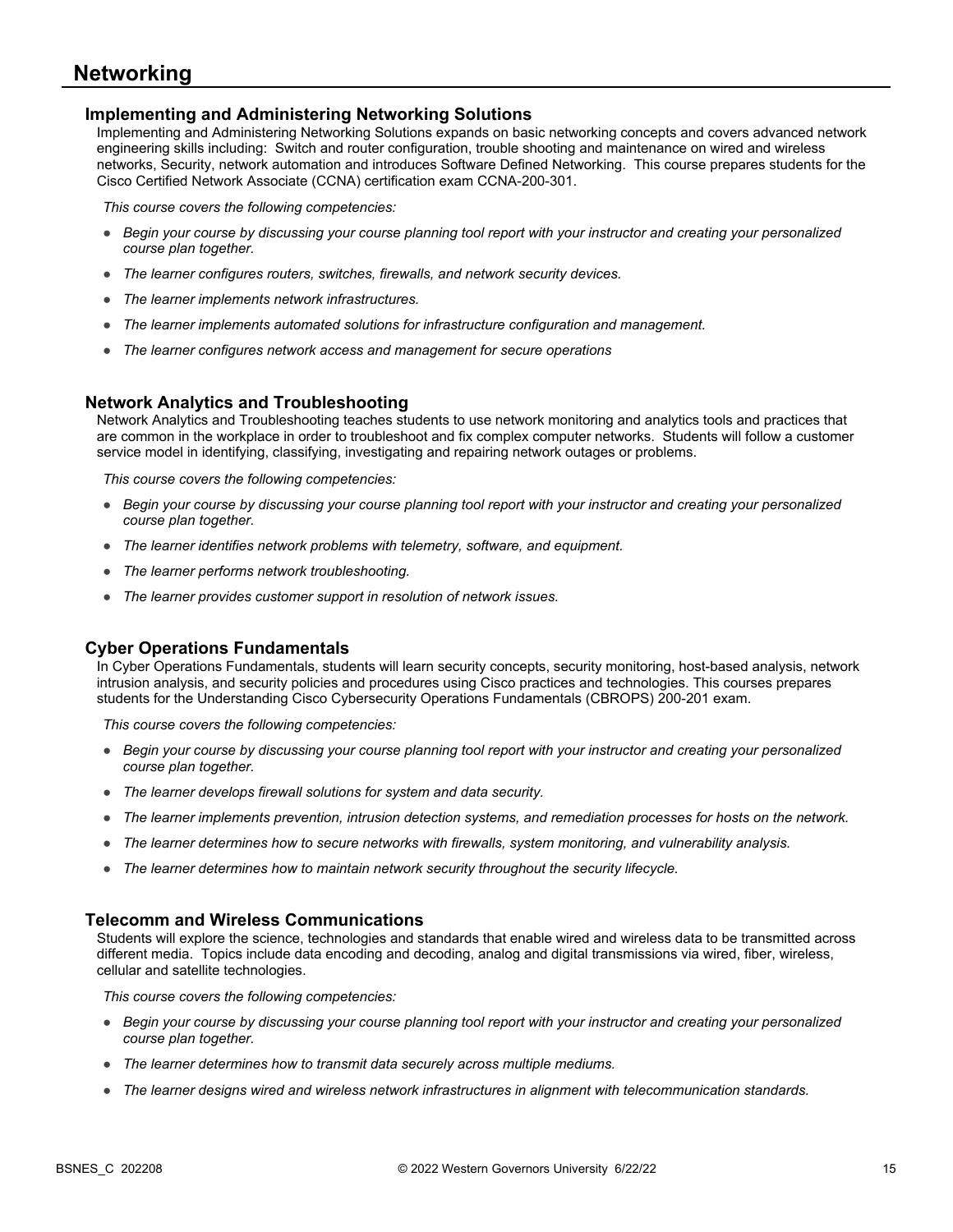### **DevNet Fundamentals**

The DevNet Fundamentals course teaches students how to automate and deploy network solutions in the Cisco Environment. This course includes APIs, Scripting, Python programing, and software version control. This courses prepares students for the Cisco DevNet Associate (DevNet) 200-901 exam.

*This course covers the following competencies:*

- *Begin your course by discussing your course planning tool report with your instructor and creating your personalized course plan together.*
- *The learner determines how to deploy automated solutions with scripting, APIs, and web application services for continuous integration.*
- *The learner determines how to use industry standard tools for automation.*
- *The learner determines how to secure networks with firewalls, system monitoring, and vulnerability analysis.*

### **BSNES Capstone Project**

The capstone project consists of a network design proposal and the implementation and testing of a virtual network. The capstone project and scope must be presented and approved by the Capstone Course Instructor prior to implementation in the virtual environment.

*This course covers the following competencies:*

- *Begin your course by discussing your course planning tool report with your instructor and creating your personalized course plan together.*
- *The learner designs network infrastructures and system standards that address business needs.*
- *The learner deploys validated network infrastructure solutions.*

### **Information Assurance**

### **Introduction to Cryptography**

Introduction to Cryptography introduces skills in applying cryptography principles in alignment with organizational and information security guidelines. Students will determine requirements and techniques for cryptanalysis. This course builds skills in implementing encryption methods with symmetric and asymmetric algorithms.

*This course covers the following competencies:*

- *Begin your course by discussing your course planning tool report with your instructor and creating your personalized course plan together.*
- *The learner applies cryptography principles in alignment with organizational and information security guidelines.*
- *The learner implements encryption methods with symmetric and asymmetric algorithms.*

## **Web and Cloud Security**

### **Managing Cloud Security**

Managing Cloud Security prepares learners to safeguard cloud data with identity and access management and to implement secure solutions in cloud service models. Learners will be introduced to skills in identifying security policies and procedures for cloud applications and in implementing operational capabilities, procedures, and training in relation to organizational needs. Learners will also gain skills in conducting risk analysis and risk management in alignment with disaster recovery and business continuity plans and in identifying legal, compliance, and ethical concerns.

- *Begin your course by discussing your course planning tool report with your instructor and creating your personalized course plan together.*
- *The learner safeguards cloud data with identity and access management.*
- *The learner implements secure solutions in cloud service models.*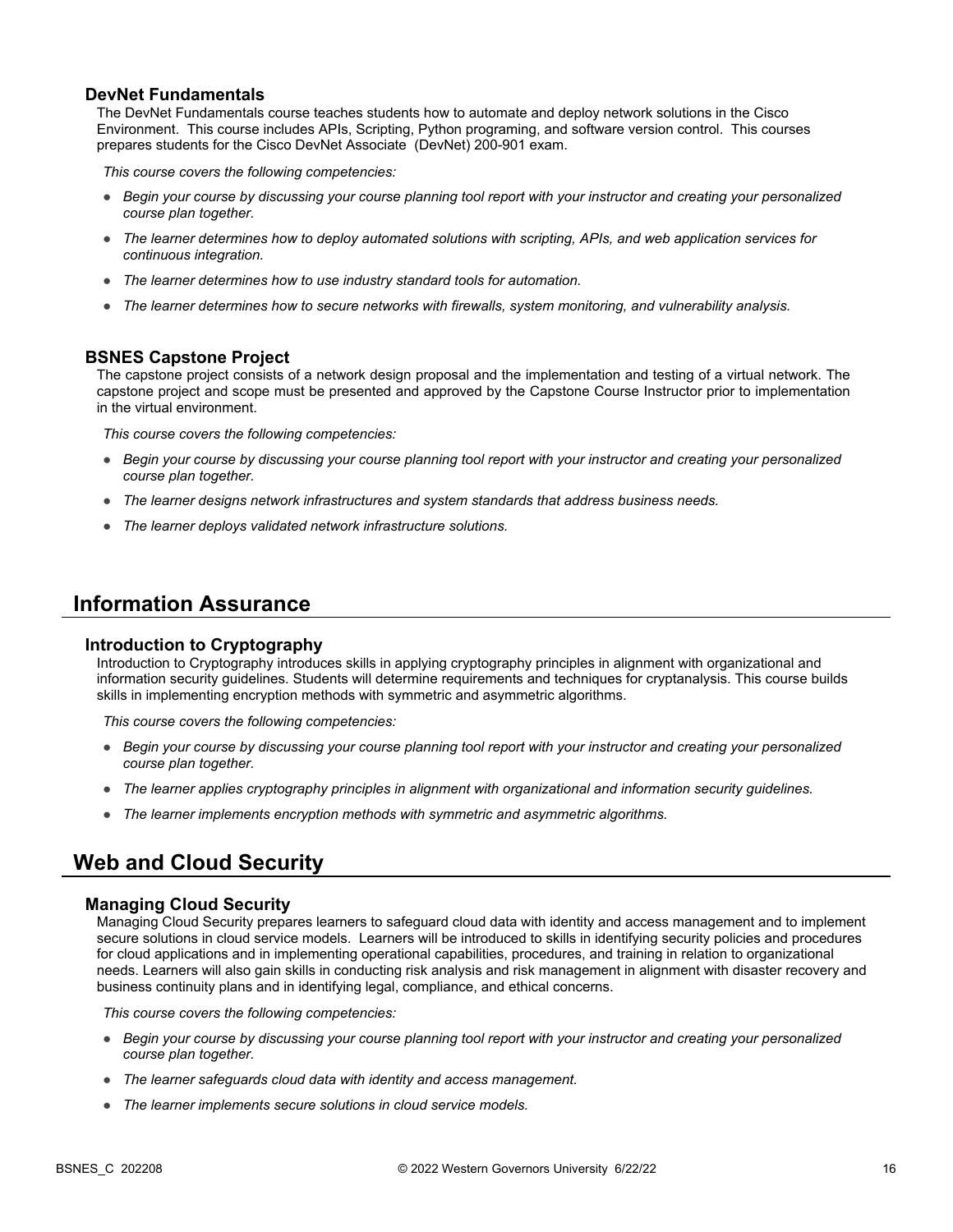- *The learner implements operational capabilities, procedures, and training in relation to organizational needs.*
- *The learner identifies security policies and procedures for cloud applications.*
- *The learner conducts risk analysis and risk management in alignment with disaster recovery and business continuity plans.*
- *The learner identifies legal, compliance, and ethical concerns within a cloud environment.*

### **Data Management**

#### **Data Management - Foundations**

Data Management - Foundations introduces learners to the concepts and terminology used in the field of data management. Students will be introduced to Structured Query Language (SQL) and will learn how to use Data Definition Language (DDL) and Data Manipulation Language (DML) commands to define, retrieve, and manipulate data. This course covers differentiations of data—structured vs. unstructured and quasi-structured (relational, hierarchical, XML, textual, visual, etc). It also covers aspects of data management (quality, policy, storage methodologies). Foundational concepts of data security are included.

*This course covers the following competencies:*

- *Begin your course by discussing your course planning tool report with your instructor and creating your personalized course plan together.*
- *The learner explains attributes of databases, database tables, and structured and associated query language (SQL) commands.*
- *The learner determines how to run queries for creation and manipulation of data in relational databases.*
- *The learner defines primary and foreign keys in data normalization.*

## **Scripting and Programming**

#### **Scripting and Programming - Foundations**

Scripting and Programming - Foundations introduces programming basics such as variables, data types, flow control, and design concepts. The course is language-agnostic in nature, ending in a survey of languages, and introduces the distinction between interpreted and compiled languages. Learners will gain skills in identifying scripts for computer program requirements and in using fundamental programming elements as part of common computer programming tasks. Learners will also gain an understanding of the logic and outcome of simple algorithms.

*This course covers the following competencies:*

- *Begin your course by discussing your course planning tool report with your instructor and creating your personalized course plan together.*
- *The learner identifies scripts for computer program requirements.*
- *The learner uses fundamental programming elements as part of common computer programming tasks.*
- *The learner explains the logic and outcome of simple algorithms.*

#### **Introduction to Programming in Python**

Introduction to Programming in Python introduces skills in creating Python scripts with basic programming concepts. Learners will be able to create control flow with functions and loops, and to implement code with packages, modules, and libraries. Learners will also gain skills in manipulating data using databases and an application programming interface (API).

- *Begin your course by discussing your course planning tool report with your instructor and creating your personalized course plan together.*
- *The learner creates python scripts with basic programming concepts.*
- *The learner creates control flow with functions and loops.*
- *The learner implements code with packages, modules, and libraries.*